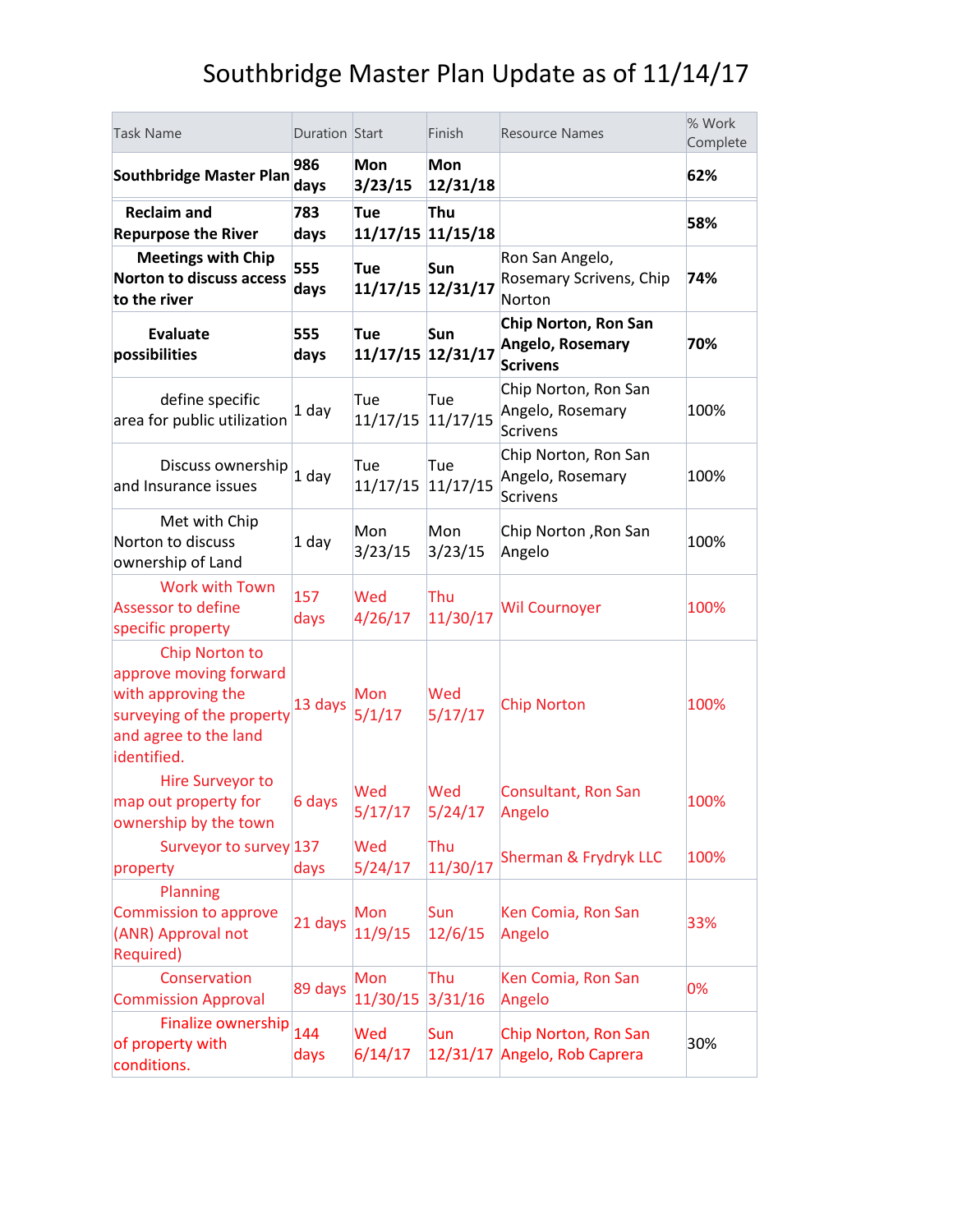| <b>Action Steps</b>                                                                                                         | 789<br>days | <b>Mon</b><br>11/9/15    | Thu<br>11/15/18          |                                                                                                 | 50%  |
|-----------------------------------------------------------------------------------------------------------------------------|-------------|--------------------------|--------------------------|-------------------------------------------------------------------------------------------------|------|
| Look for recreation<br>grant opportunities                                                                                  | 533<br>days | Tue<br>11/17/15 11/30/17 | Thu                      | Ron San Angelo,<br>Rosemary Scrivens, Mindy 69%<br><b>Ernst Fournier</b>                        |      |
| Urban Agenda<br><b>Grant Application</b>                                                                                    | 1 day       | Tue<br>12/1/15           | Tue<br>12/1/15           | Ron San Angelo,<br><b>Rosemary Scrivens</b>                                                     | 100% |
| USDA - Provide<br>information for potential 488<br><b>Grant for Waterfront</b><br>Park                                      | days        | Fri<br>12/18/15          | Tue<br>10/31/17          | Ron San Angelo,<br><b>Rosemary Scrivens</b>                                                     | 100% |
| Open discussion<br>with Representative<br>Durant and Senator<br>Fattman to explore<br>funding options for<br>waterside park | 263<br>days | Thu<br>12/31/15          | Sat<br>12/31/16          | Representative Durant,<br>Senator Fattman, Ron San 100%<br>Angelo                               |      |
| Search for State<br>Grant opportunities<br>among state and federal<br>agencies.                                             | 479<br>days | Thu<br>12/31/15          | Tue<br>10/31/17          | Representative Durant,<br>Ron San Angelo,<br><b>Rosemary Scrivens</b>                           | 100% |
| Develop town<br>funding sources -<br>\$100,000 Free Cash                                                                    | 185<br>days | Tue<br>11/17/15          | Sun<br>7/31/16           | Town Council, Ron San<br>Angelo, Rosemary<br>Scrivens, Mindy Fournier,<br>Steve Roenfeldt, YMCA | 100% |
| <b>Application for</b><br><b>PARC Grant - Submitted</b><br><b>By Steven Roenfeldt</b>                                       | 1 day       | Thu<br>6/22/17           | Thu<br>6/22/17           | Ron San Angelo,<br><b>Rosemary Scrivens,</b><br>Melissa Cryan                                   | 100% |
| Grant<br>Announcement -<br><b>Expected by end of</b><br>November 2017                                                       | 539<br>days | <b>Mon</b><br>11/9/15    | Thu<br>11/30/17          | Melissa Cryan                                                                                   | 0%   |
| <b>Build Waterfront</b><br>Park                                                                                             | 783<br>days | Tue                      | Thu<br>11/17/15 11/15/18 |                                                                                                 | 13%  |
| Develop<br>conceptual design<br>document with Engineer                                                                      | 185<br>days | Tue<br>11/17/15          | Sun<br>7/31/16           | Engineering Company,<br>Heather Blakeley, Ron San 80%<br>Angelo                                 |      |
| Develop Detailed<br>Design documents                                                                                        | 144<br>days | Mon<br>4/30/18           | Thu                      | Ron San Angelo, Heather<br>11/15/18 Blakeley, Consultant                                        | 0%   |
| Bring design<br>documents to<br>Conservation<br>Commission and state<br>for approval.                                       | 144<br>days | Mon<br>4/30/18           | Thu                      | Heather Blakeley, Ron San 0%<br>11/15/18 Angelo, Steve Roenfeldt                                |      |
| Remove fencing                                                                                                              | 144<br>days | Mon<br>4/30/18           | Thu<br>11/15/18 Blakeley | Chip Norton, Heather                                                                            | 0%   |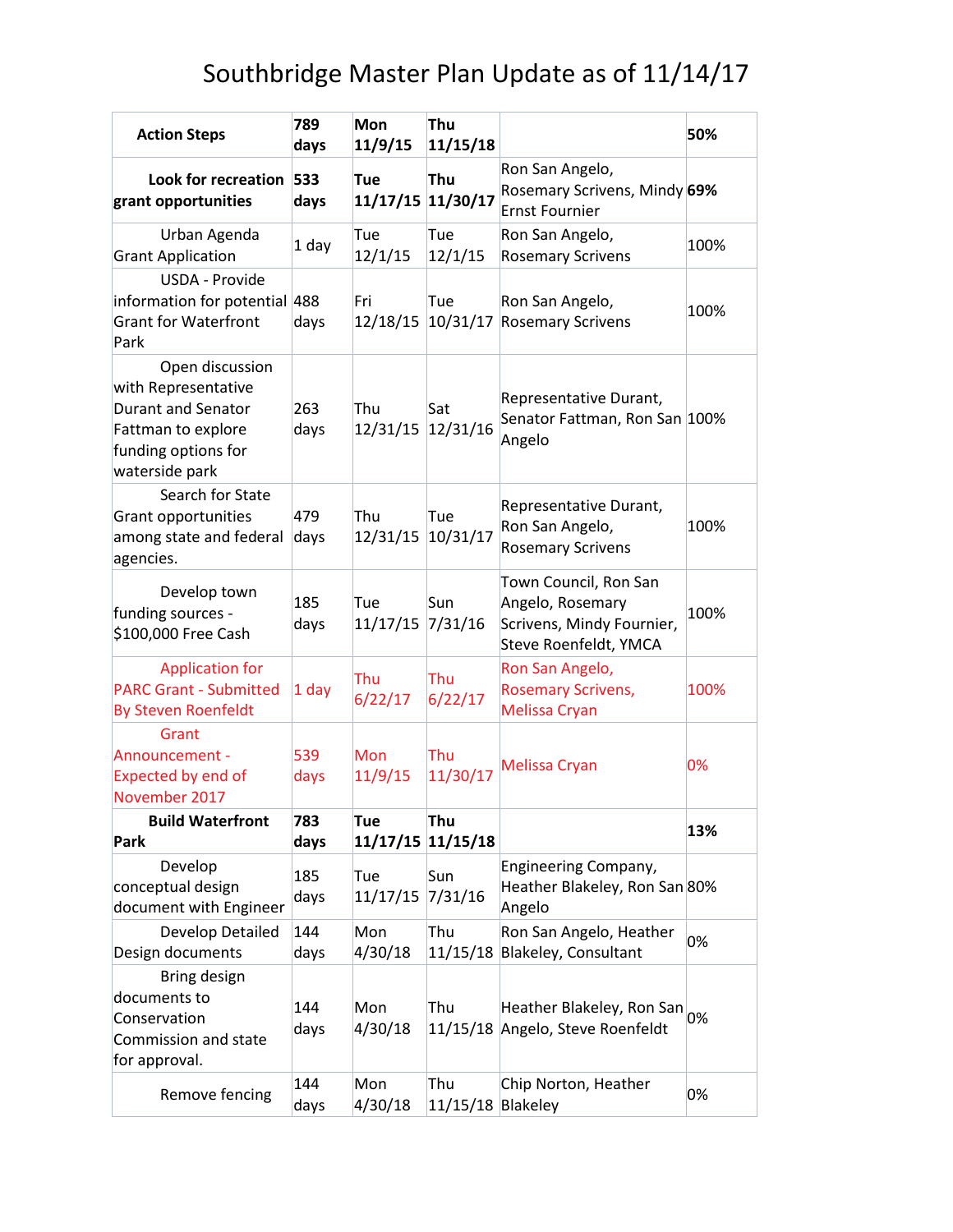| Develop walking<br>paths                                                                                | 144<br>days  | Mon<br>4/30/18  | Thu<br>11/15/18        | <b>Heather Blakeley</b>                                                                                                                                                                      | 0%   |
|---------------------------------------------------------------------------------------------------------|--------------|-----------------|------------------------|----------------------------------------------------------------------------------------------------------------------------------------------------------------------------------------------|------|
| Purchase benches<br>for seating                                                                         | 144<br>days  | Mon<br>4/30/18  | Thu<br>11/15/18 Angelo | Heather Blakeley, Ron San                                                                                                                                                                    | 0%   |
| Improve and add<br>lighting                                                                             | 144<br>days  | Mon<br>4/30/18  | Thu<br>11/15/18 Angelo | Heather Blakeley, Ron San                                                                                                                                                                    | 0%   |
| Consideration of<br>bandstand or other<br>structures                                                    | 144<br>days  | Mon<br>4/30/18  | Thu<br>11/15/18        |                                                                                                                                                                                              | 0%   |
| Discuss river<br>projects - river fires,<br>lights, activities                                          | 144<br>days  | Mon<br>4/30/18  | Thu                    | Chip Norton, Heather<br>Blakeley, Ron San Angelo,<br>11/15/18 Rosemary Scrivens, Steve<br>Roenfeldt, Mark DiFronzo                                                                           | 0%   |
| <b>Retain existing and</b><br>recruit new business                                                      | 879<br>days  | Wed<br>8/19/15  | <b>Mon</b><br>12/31/18 |                                                                                                                                                                                              | 72%  |
| <b>Manufacturers</b>                                                                                    | 619<br>days  | Wed<br>8/19/15  | Sun<br>12/31/17        |                                                                                                                                                                                              | 95%  |
| Meet with<br>Southbridge<br>manufacturers and tour<br>facilities                                        | 619<br>days  | Wed<br>8/19/15  | Sun<br>12/31/17        | Ron San Angelo,<br>Rosemary Scrivens, Wil<br>Cournoyer                                                                                                                                       | 95%  |
| Develop<br>manufacturing<br>partnership among<br>existing manufacturers                                 | 198<br>days  | Wed<br>10/28/15 | Fri<br>7/29/16         | Ron San Angelo,<br><b>Rosemary Scrivens</b>                                                                                                                                                  | 95%  |
| Create tours by<br>leaders to highlight the<br>work of different<br>manufacturers                       | 569<br>days  | Wed<br>10/28/15 | Sun                    | Ron San Angelo,<br>12/31/17 Rosemary Scrivens                                                                                                                                                | 95%  |
| Explain various<br>state and federal<br>assistance programs                                             | 619<br>days  | Wed<br>8/19/15  | Sun<br>12/31/17        | Rosemary Scrivens, Wil<br>Cournoyer                                                                                                                                                          | 95%  |
| <b>Utilize Mass Works</b><br>program to help United<br>Lens. Apply for Mass<br>works grant of \$419,594 | 96 days      | Wed<br>3/22/17  | Wed<br>8/2/17          | Heather Blakeley, Ron San<br>Angelo, Rosemary<br>Scrivens, Tighe & Bond,<br><b>United Lens</b>                                                                                               | 95%  |
| <b>Industrial Park</b>                                                                                  | 618<br>days? | Wed<br>8/19/15  | Sun<br>12/31/17        |                                                                                                                                                                                              | 66%  |
| <b>Research and</b><br>identify available lots                                                          | 619<br>days  | Wed<br>8/19/15  | Sun<br>12/31/17        | <b>Rosemary Scrivens,</b><br><b>Heather Blakeley, Wil</b><br><b>Cournoyer, Elder Services</b><br>of Worcester and Council<br>on Aging City of<br><b>Worcester, Matt</b><br><b>Desjardins</b> | 100% |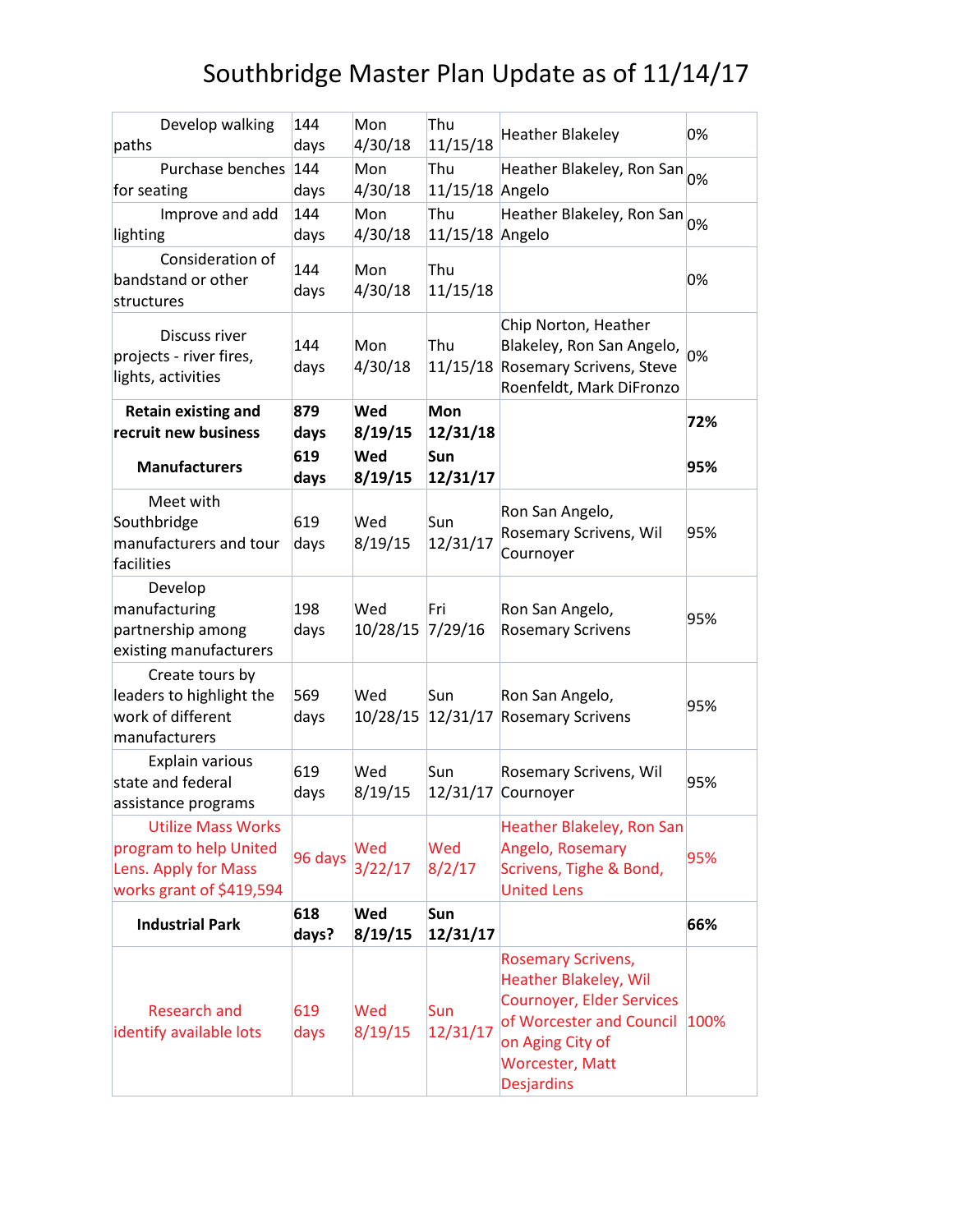| Establish plan for<br>marketing sites or<br>putting them our for<br>RFP's                                                                                                   | 619<br>days | Wed<br>8/19/15 | Sun<br>12/31/17        | Rosemary Scrivens,<br>Heather Blakeley, Nick<br>Tortis, Wil Cournoyer                                                                                      | 20%  |
|-----------------------------------------------------------------------------------------------------------------------------------------------------------------------------|-------------|----------------|------------------------|------------------------------------------------------------------------------------------------------------------------------------------------------------|------|
| Research possible<br>TIF on lots- Once a site is<br>ready for development                                                                                                   | 619<br>days | Wed<br>8/19/15 | Sun<br>12/31/17        | <b>Rosemary Scrivens, Town</b><br>Council                                                                                                                  | 100% |
|                                                                                                                                                                             |             |                |                        |                                                                                                                                                            | 0%   |
| <b>Update Town</b><br><b>Website to improve</b><br>business information                                                                                                     | 470<br>days | Wed<br>8/19/15 | Tue<br>6/6/17          | <b>Rosemary Scrivens</b>                                                                                                                                   | 86%  |
| Economic<br>Development<br>Department to build<br>improved business<br>website                                                                                              | 336<br>days | Wed<br>8/19/15 | Wed<br>11/30/16        | <b>Rosemary Scrivens</b>                                                                                                                                   | 100% |
| All department<br>heads should enroll in<br><b>Virtual Town Hall web</b><br>seminars on how to<br>update departmental<br>pages. All challenged to<br>do so by next meeting. | 119<br>days | Wed<br>8/19/15 | Sun<br>1/31/16         | <b>Department Heads</b>                                                                                                                                    | 100% |
| Complete upgrade<br>of Town Website with<br><b>Virtual Town Hall</b>                                                                                                        | 45 days     | Wed<br>4/5/17  | Tue<br>6/6/17          | <b>Wil Cournoyer</b>                                                                                                                                       | 100% |
| <b>Permit Process</b>                                                                                                                                                       | 836<br>days | Wed<br>8/19/15 | <b>Wed</b><br>10/31/18 |                                                                                                                                                            | 50%  |
| Look to streamline<br>permitting process - Ron<br>S, Ken Comia, Andy P,<br>Planning Board &<br>Conservation<br>Commission                                                   | 836<br>days | Wed<br>8/19/15 | Wed<br>10/31/18        | Planning Commission,<br><b>Andy Pelletier, Rosemary</b><br>Scrivens, Economic<br>Development<br><b>Commission, Barrett</b><br>Planning Group, Ken<br>Comia | 50%  |
| Restore the reputation 878<br>of the school system                                                                                                                          | days        | Wed<br>8/19/15 | Fri                    | Ron San Angelo, Tim<br>Connors, Jessica<br>12/28/18 Huizenga, Russell<br>Johnston                                                                          | 68%  |
| <b>Work with Interim</b><br><b>School Superintendent,</b><br><b>Russell Johnson</b>                                                                                         | 683<br>days | Wed<br>8/19/15 | Fri<br>3/30/18         | Ron San Angelo, Russell<br>Johnston                                                                                                                        | 75%  |
| Discuss working as<br>a team to improve town<br>and school relationship                                                                                                     | 619<br>days | Wed<br>8/19/15 | Sun<br>12/31/17        | Ron San Angelo, Tim<br>Connors , Jessica Huizenga                                                                                                          | 99%  |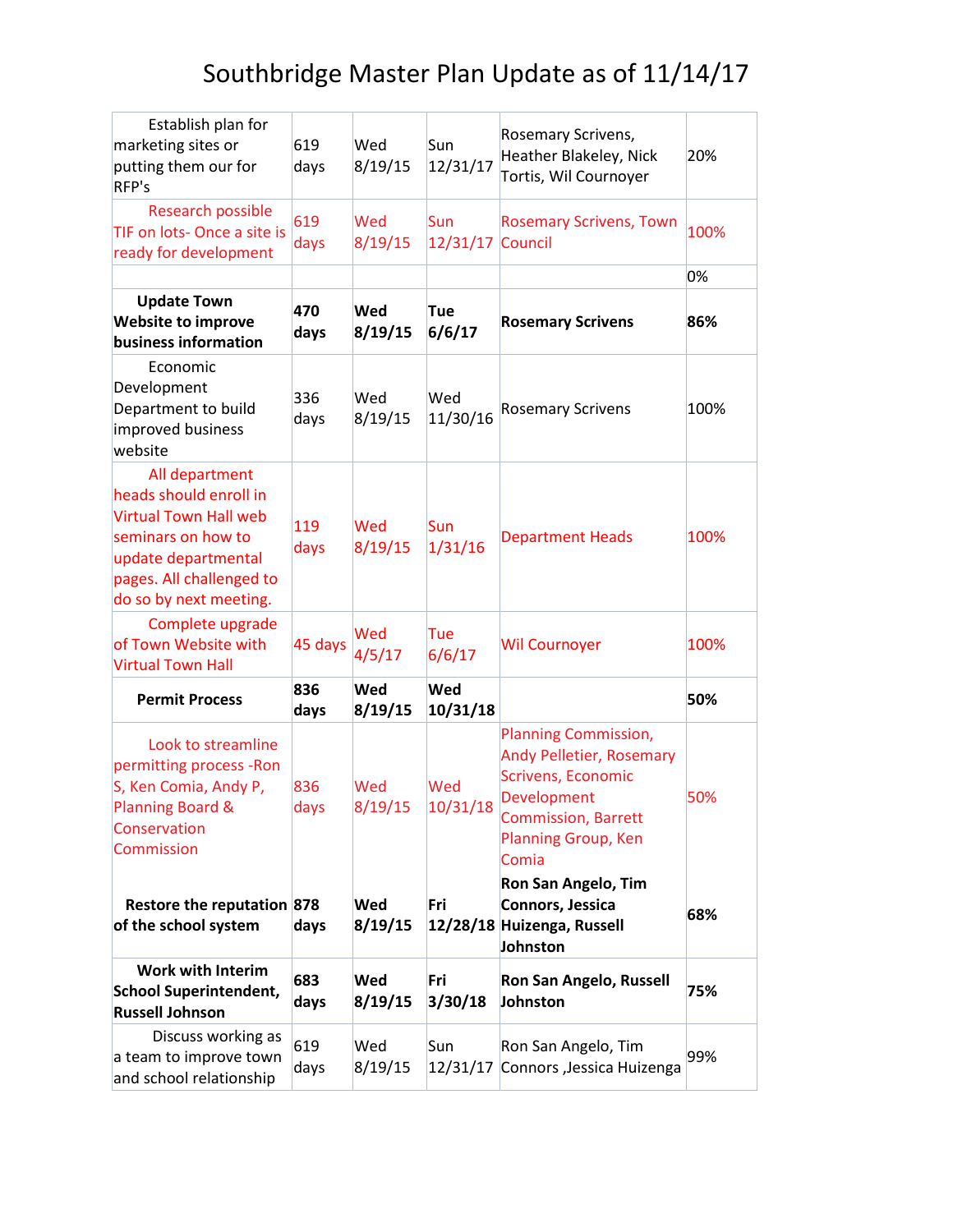| Invite each other to<br>town or school events                                                                                 | 619<br>days | Wed<br>8/19/15  | Sun<br>12/31/17 | Ron San Angelo, Tim<br>Connors, Jessica Huizenga                                                    | 100% |
|-------------------------------------------------------------------------------------------------------------------------------|-------------|-----------------|-----------------|-----------------------------------------------------------------------------------------------------|------|
| Work together to<br>break down the various<br>barriers to race<br>relationships, language,<br>culture, other.                 | 619<br>days | Wed<br>8/19/15  | Sun             | Ron San Angelo, Tim<br>Connors , Jessica<br>12/31/17 Huizenga, Russell<br>Johnston                  | 80%  |
| Highlight the<br>positive activities that<br>are happening within the days<br>school system                                   | 619         | Wed<br>8/19/15  | Sun<br>12/31/17 | Ron San Angelo, Tim<br>Connors, Jessica Huizenga                                                    | 85%  |
| Work on budget<br>issues to ensure students<br>have necessary resources                                                       | 368<br>days | Mon<br>1/4/16   | Wed<br>5/31/17  | Ron San Angelo, Tim<br>Connors, Town Council,<br>Jessica Huizenga                                   | 97%  |
| Hold open meeting<br>with citizens to discuss<br>general town issues and<br>school issues                                     | 524<br>days | Wed<br>12/30/15 | Sun<br>12/31/17 | Esteban Carrasco, Ron<br>San Angelo, Scott Lazo,<br>Jessica Huizenga                                | 69%  |
| Serve on Local<br>Stakeholders Group to<br>recommend<br>improvements to the<br>Receiver                                       | 16 days     | Mon<br>2/29/16  | Mon<br>3/21/16  | Ron San Angelo                                                                                      | 100% |
| Interview new<br>Receiver on public access<br>to introduce her to the<br>public                                               | $1$ day     | Thu<br>4/7/16   | Thu<br>4/7/16   | Jessica Huizenga, Ron San<br>Angelo                                                                 | 100% |
| <b>Interview Russell</b><br>Johnston to introduce<br>him to the public via<br>public access                                   | 1 day       | Thu<br>7/13/17  | Thu<br>7/13/17  | Ron San Angelo, Russell<br>Johnston                                                                 | 100% |
| interview Dr.<br><b>Andrae Townsel to</b><br>introduce the High<br><b>School Principal to the</b><br>public via public access | 1 day       | Thu<br>8/17/17  | Thu<br>8/17/17  | Ron San Angelo, Dr,<br><b>Andrae Townsel</b>                                                        | 100% |
| <b>Charter School</b><br><b>Issues - Work with State</b><br>Legislators and<br>Governor's Office.                             | 435<br>days | Mon<br>8/1/16   | Fri<br>3/30/18  | <b>Representative Peter</b><br>Durant, Senator Ryan<br>Fattman, Russell<br>Johnston, Ron San Angelo | 35%  |
| Announcement of<br>Test Score Improvement 4 days<br>within School District.                                                   |             | Wed<br>11/1/17  | Mon<br>11/6/17  | <b>Russell Johnston</b>                                                                             | 100% |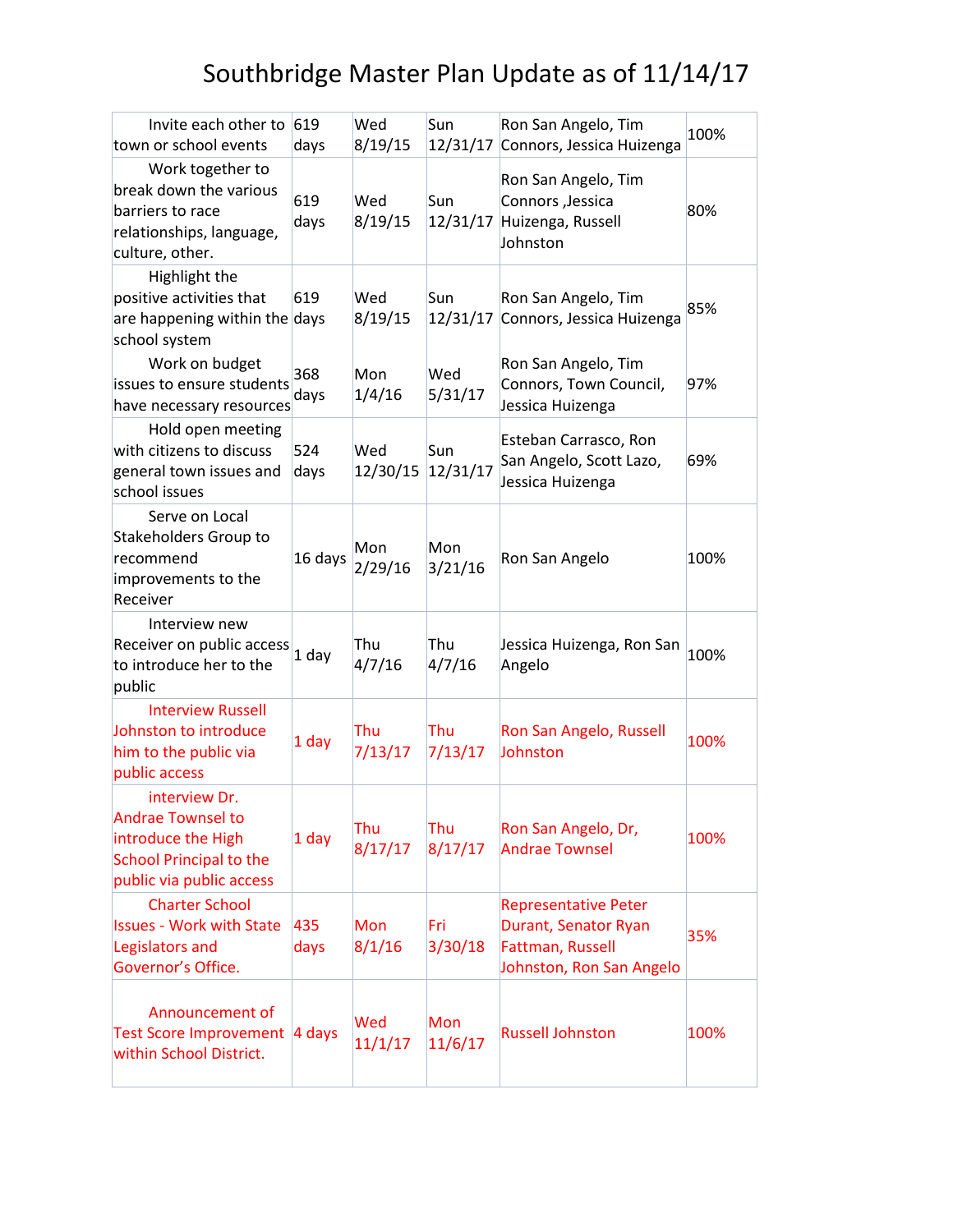| Optimize use of the<br>Airport                                              | 565<br>days | <b>Mon</b><br>11/2/15 | Fri<br>12/29/17 |                                                                                                   | 99%  |
|-----------------------------------------------------------------------------|-------------|-----------------------|-----------------|---------------------------------------------------------------------------------------------------|------|
| Open Restaurant - Fix<br>all mechanical issues                              | 47 days     | Mon<br>11/2/15        | Tue<br>1/5/16   | Ron Plouffe, Ron San<br>Angelo, Blanchette<br>Plumbing                                            | 100% |
| <b>Add Sewer Line to</b><br>Airport                                         | 370<br>days | Mon<br>11/2/15        | Fri<br>3/31/17  | <b>Heather Blakeley, Ron</b><br>Plouffe                                                           | 100% |
| <b>Build new</b><br><b>Administration building</b>                          | 370<br>days | Mon<br>11/2/15        | Fri<br>3/31/17  | Ron Plouffe, Semtec Corp<br><b>Ron San Angelo</b>                                                 | 100% |
| Remove old tenant<br>from hangar                                            | 28 days     | Mon<br>11/2/15        | Wed<br>12/9/15  | Ron Plouffe                                                                                       | 100% |
| Prepare hangar for<br>new tenant. Fix doors                                 | 435<br>days | Mon<br>11/2/15        | Fri<br>6/30/17  | Ron Plouffe, Airport<br><b>Commission</b>                                                         | 100% |
| Work with private<br>ventures to develop new 1 day<br>hangars               |             | Wed<br>12/9/15        | Wed<br>12/9/15  | Airport Commission, Ron<br>Plouffe, Ron San Angelo,<br>Wil Cournoyer, Rosemary<br><b>Scrivens</b> | 5%   |
| Complete solar<br>negotiations for project<br>at the airport                | 103<br>days | Wed<br>12/9/15        | Fri<br>4/29/16  | Airport Commission, Ron<br>Plouffe, Ron San Angelo,<br>Wil Cournoyer                              | 100% |
| Replace windows in<br>Diner                                                 | 222<br>days | Mon<br>1/2/17         | Tue<br>11/7/17  | <b>Airport Commission, Ron</b><br>Plouffe, Ron San Angelo                                         | 100% |
| <b>Replace Furnace and</b><br><b>Air Conditioner</b>                        | 195<br>days | Mon<br>1/2/17         | Fri<br>9/29/17  | Ron Plouffe, Ron San<br>Angelo, Airport<br><b>Commission</b>                                      | 100% |
| Develop RFP and<br>Bring in New tenant for<br>diner                         | 67 days     | Wed<br>3/1/17         | Thu<br>6/1/17   | Airport Commission, Ron<br>Plouffe, Ron San Angelo                                                | 100% |
| <b>Negotiate Settlement</b><br>with tenant for<br>Administration Building   | 44 days     | Fri<br>3/31/17        | Wed<br>5/31/17  | Ron San Angelo, Town<br>Attorney - Jessica Murphy                                                 | 100% |
| Develop new RFP for<br>tenant of Airport<br><b>Administration Building.</b> | 38 days     | Wed<br>5/31/17        | Fri<br>7/21/17  | <b>Airport Commission, Ron</b><br>Plouffe, Ron San<br>Angelo, Len Vigneault                       | 100% |
| Select new tenant for 132<br>administration building                        | days        | Wed<br>5/31/17        | Thu<br>11/30/17 | <b>Airport Commission, Ron</b><br>San Angelo, Ron Plouffe,<br><b>Town Council</b>                 | 87%  |
| <b>Address substance</b><br>abuse and childhood<br>asthma                   | 563<br>days | <b>Wed</b><br>11/4/15 | Fri<br>12/29/17 |                                                                                                   | 53%  |
| <b>Hold Substance</b><br>Abuse forum                                        | 1 day       | Wed<br>11/4/15        | Wed<br>11/4/15  | Councilor Apple Vecchia,<br>Ron San Angelo, Shane<br>Woodson                                      | 100% |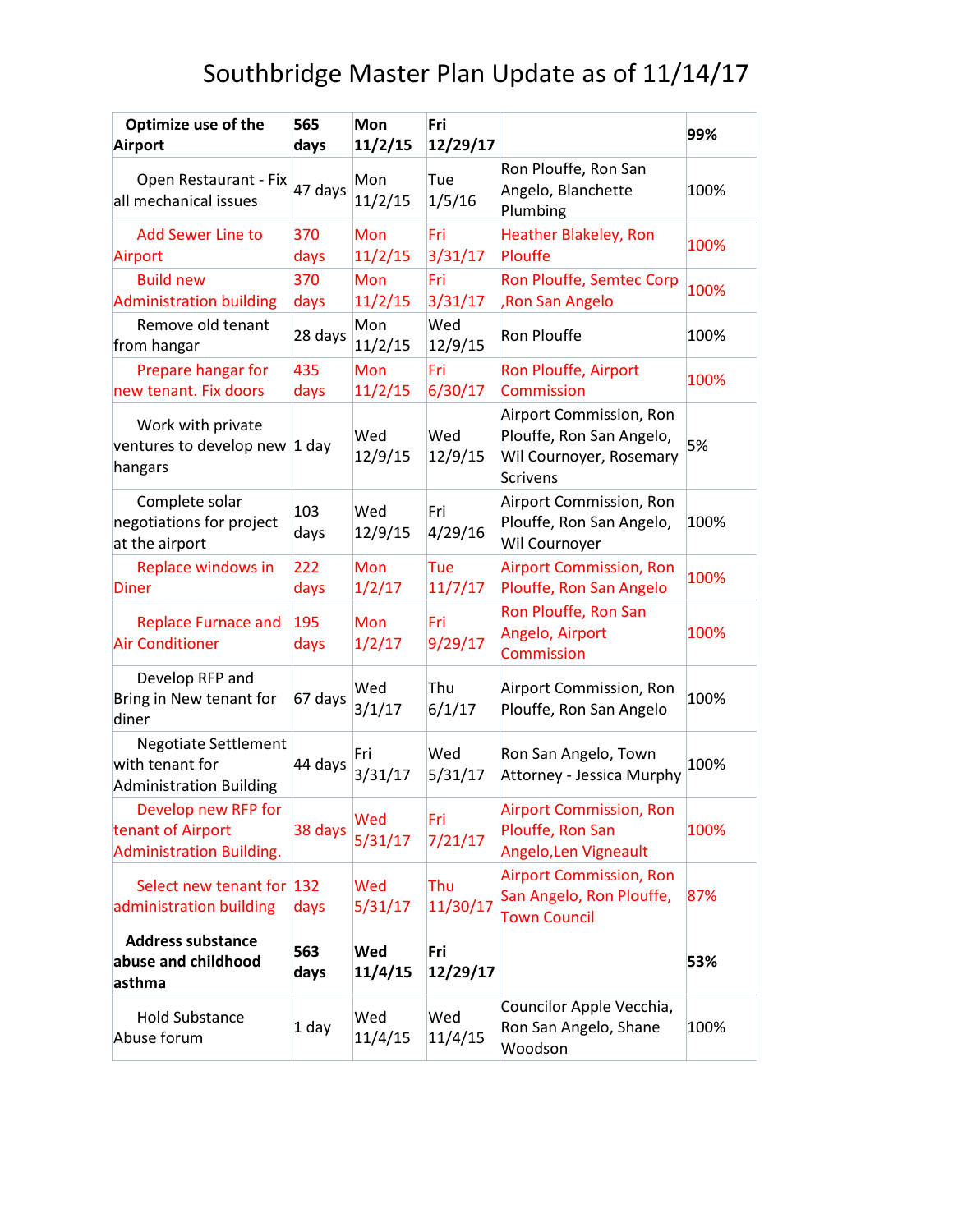| Work with Putnam to<br>explore grant<br>opportunities - USDA                                                                                                     | 172<br>days | Wed<br>11/4/15  | Thu<br>6/30/16  | Ron San Angelo, Shane<br>Woodson                                                              | 100% |
|------------------------------------------------------------------------------------------------------------------------------------------------------------------|-------------|-----------------|-----------------|-----------------------------------------------------------------------------------------------|------|
| Police Chief Woodson<br>to work with Gloucester<br>to develop Angel<br>Program                                                                                   | 173<br>days | Wed<br>11/4/15  |                 | Fri 7/1/16 Shane Woodson                                                                      | 100% |
| Build goals & tasks for 193<br>asthma & health<br>improvements                                                                                                   | days        | Wed<br>11/4/15  | Fri<br>7/29/16  | Andy Pelletier, Tim<br>Connors, Margaret<br>Morrissey, Jessica<br>Huizenga                    | 0%   |
| Hold substance abuse<br>forum, organized by<br>CHNA5                                                                                                             | 1 day       | Fri<br>4/29/16  | Fri<br>4/29/16  | Jose Dingui, Paul<br>Normandin, Margaret<br>Morrissey                                         | 100% |
| Arrange meeting to<br>develop goals & tasks for $ 37 \text{ days} $<br>asthma with CHNA5*                                                                        |             | Wed<br>5/11/16  | Thu<br>6/30/16  | Andy Pelletier, Argaret<br>Morrissey, Jessica<br>Huizenga, Margaret<br>Morrissey, Tim Connors | 100% |
| Create Substance<br>Abuse Council to educate<br>people about the<br>dangers of drug abuse.                                                                       | 25 days     | Mon<br>4/18/16  | Fri<br>5/20/16  | Shane Woodson, Kristen<br>Auclair, Jessica Huizenga<br>, Ron San Angelo, Jose<br>Dingui       | 100% |
| 2016 Red Ribbon<br>Campaign Development<br>and Implementation                                                                                                    | 116<br>days | Fri<br>5/20/16  | Fri<br>10/28/16 | Ron San Angelo, Town<br>Managers Drug Abuse<br>Council                                        | 100% |
| Implement new<br>information stands at the<br>Library, Town Hall, Police<br>Debarment, Head Start,<br>and the School System.<br>Provide anti-drug<br>information | 7 days      | Thu<br>10/6/16  | Fri<br>10/14/16 | Ron San Angelo, Town<br><b>Managers Drug Abuse</b><br>Council                                 | 100% |
| Chris Herron speaking<br>event at the High School                                                                                                                | $1$ day     | Mon<br>9/11/17  | Mon<br>9/11/17  | <b>Town Managers Drug</b><br>Abuse Council, Dr. Andrae 100%<br><b>Townsel</b>                 |      |
| 2017 Red Ribbon<br><b>Campaign Development</b><br>and Implementation                                                                                             | 7 days      | Mon<br>10/23/17 | Tue<br>10/31/17 | <b>Town Managers Drug</b><br>Abuse Council, Dr. Andrae 100%<br><b>Townsel</b>                 |      |
| Work with the State<br>of Massachusetts to<br>develop an Anti-Drug<br>Program                                                                                    | 131<br>days | Thu<br>6/29/17  | Thu<br>12/28/17 | Jose Dingui, Ron San<br>Angelo                                                                | 20%  |
| <b>Restore the reputation</b><br>of the town therefore<br>increasing pride in<br>Southbridge                                                                     | 616<br>days | Fri<br>8/21/15  | Fri<br>12/29/17 |                                                                                               | 91%  |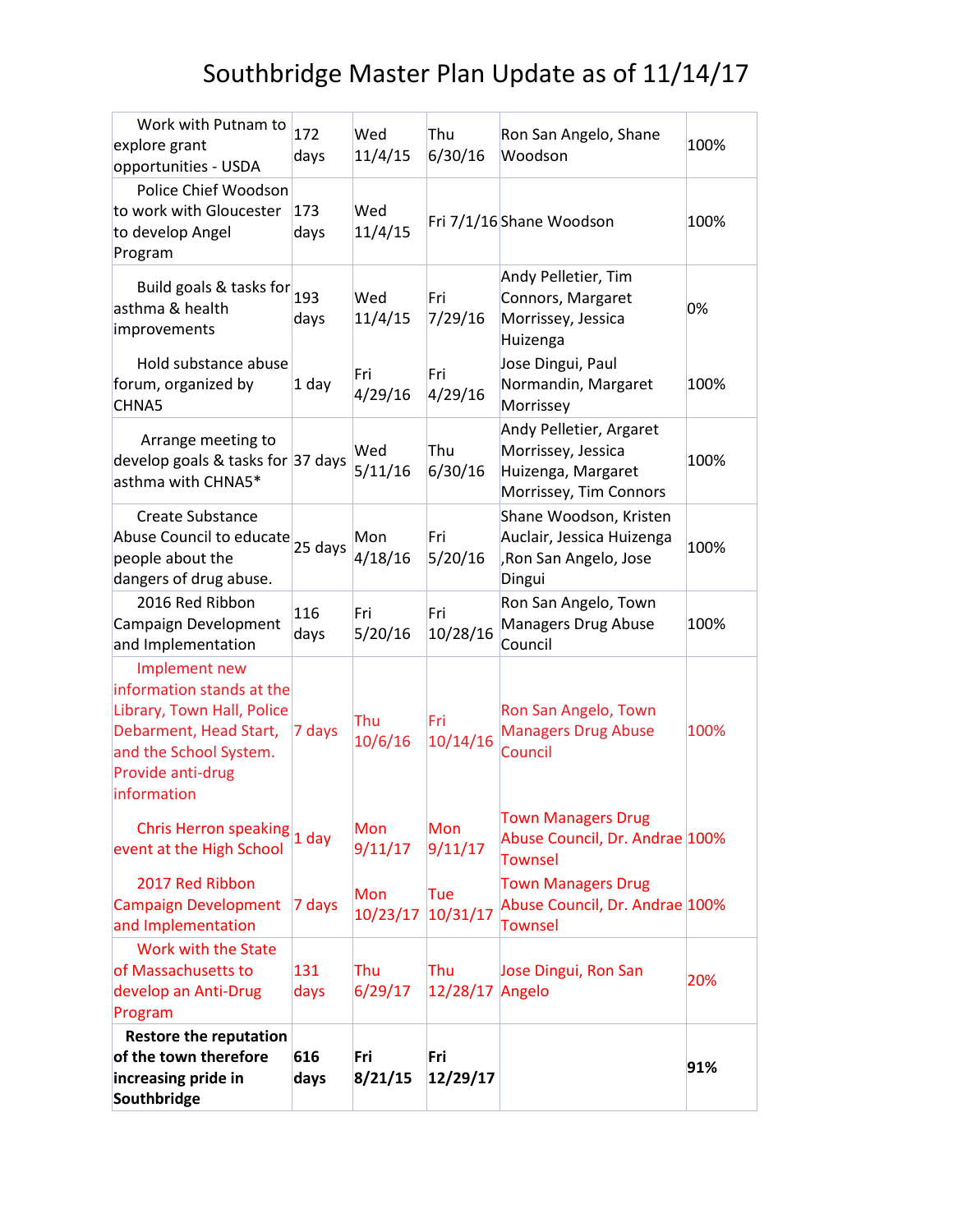| Develop public access<br>show Celebrating<br>Southbridge to educate<br>citizens about positive<br>government and social<br>activities in town. | 1 day       | Thu<br>10/15/15          | Thu<br>10/15/15  | Ron San Angelo                                                                                       | 100% |
|------------------------------------------------------------------------------------------------------------------------------------------------|-------------|--------------------------|------------------|------------------------------------------------------------------------------------------------------|------|
| Optimize press to<br>display positive activities $ 1$ day<br>in town.                                                                          |             | Thu<br>10/15/15 10/15/15 | Thu              | Ron San Angelo                                                                                       | 100% |
| Decorate store<br>window and town for<br>holiday season to<br>enhance reputation of<br>town                                                    | 1 day       | Fri<br>8/21/15           | Fri<br>8/21/15   | Ron San Angelo                                                                                       | 100% |
| <b>Community Pride</b><br>Week                                                                                                                 | 1 day       | Fri<br>8/21/15           | Fri<br>8/21/15   | Mindy Fournier                                                                                       | 100% |
| Develop Blight By-law<br>to clean up the town                                                                                                  | 98 days     | Thu<br>10/15/15 2/29/16  | Mon              | Nick Tortis, Ron San<br>Angelo, Wil Cournoyer,<br>Rosemary Scrivens, Andy<br>Pelletier, Town Council | 100% |
| Create newsletter to<br>keep public informed of<br>positive activities in town                                                                 | 12 days     | Thu<br>12/24/15          |                  | Fri 1/8/16 Ron San Angelo                                                                            | 70%  |
| Create Facebook page<br>to keep public informed<br>of local issues.                                                                            | 12 days     | Thu<br>12/24/15          | Fri 1/8/16       |                                                                                                      | 100% |
| Continue to highlight<br>positive activities in<br>Southbridge                                                                                 | 616<br>days | Fri<br>8/21/15           | lFri<br>12/29/17 |                                                                                                      | 100% |
| 2017 Christmas<br><b>Window Displays to</b><br>encourage Shopping<br>downtown                                                                  | 30 days     | Fri                      | Thu              | Ron San Angelo,<br>11/20/15 12/31/15 Rosemary Scrivens                                               | 10%  |
| Create a central list of<br>existing resources.                                                                                                | 618<br>days | <b>Wed</b><br>8/19/15    | Fri<br>12/29/17  |                                                                                                      | 52%  |
| Develop brochure of<br>downtown restaurants<br>and tourist locations                                                                           | 618<br>days | Wed<br>8/19/15           | Fri<br>12/29/17  | Rosemary Scrivens,<br>Development Authority                                                          | 17%  |
| Develop a brochure<br>of parks and trails                                                                                                      | 618<br>days | Wed<br>8/19/15           | Fri<br>12/29/17  | Steve Roenfeldt, Trails<br>Committee                                                                 | 32%  |
| List of all available<br>land for commercial and<br>retail development                                                                         | 358<br>days | Wed<br>8/19/15           | Fri<br>12/30/16  | Development Authority,<br>Ron San Angelo,<br><b>Rosemary Scrivens, Wil</b><br>Cournoyer              | 100% |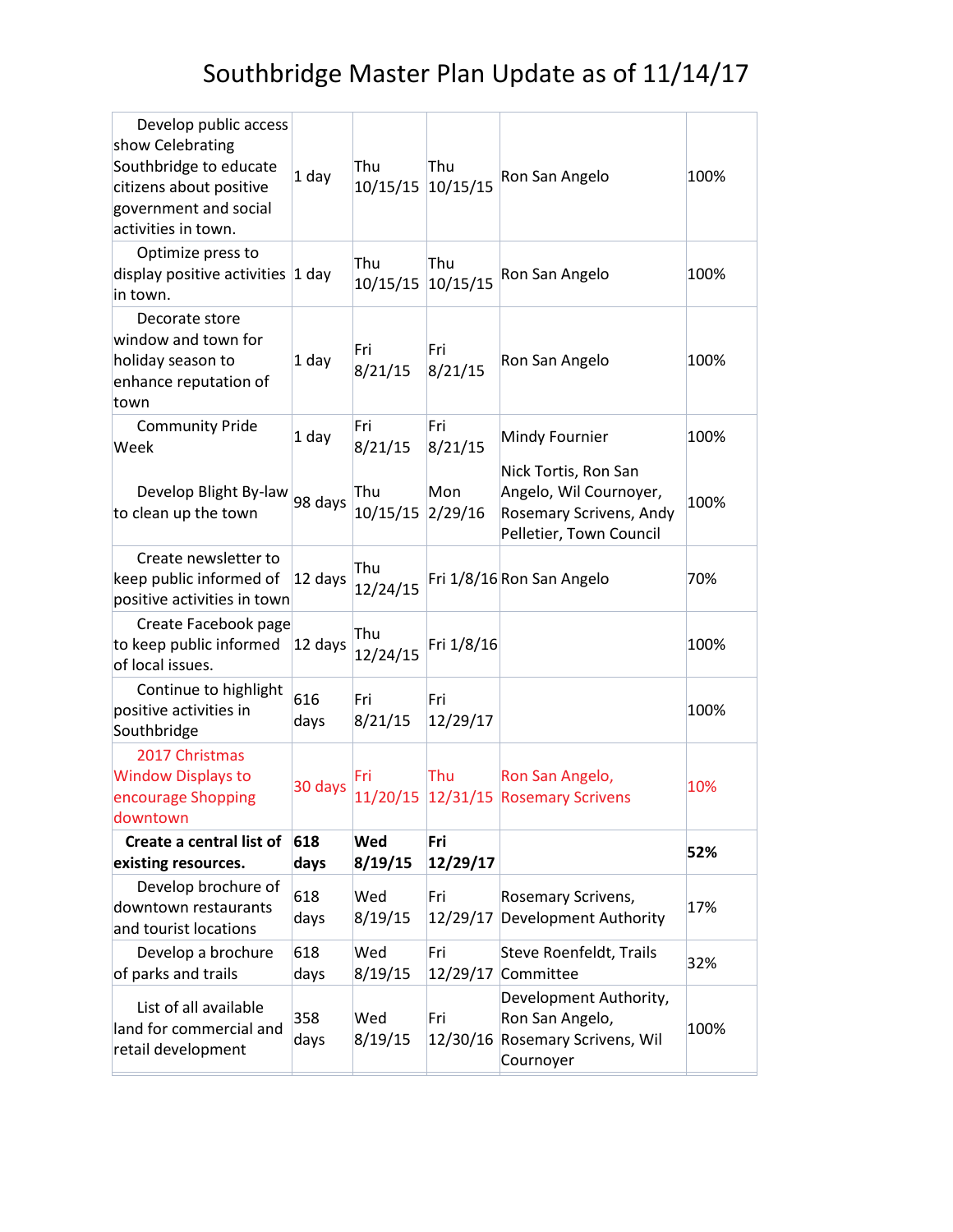| <b>Recruit and Establish a</b><br>Latino Liaison in Town<br><b>Hall</b>                                            | 727<br>days | <b>Wed</b><br>8/19/15    | Thu<br>5/31/18                 |                                                                                       | 100% |
|--------------------------------------------------------------------------------------------------------------------|-------------|--------------------------|--------------------------------|---------------------------------------------------------------------------------------|------|
| Discuss with Maritza<br>Santos and Evelyn Rivera<br>liaison role                                                   | 248<br>days | Wed<br>8/19/15           | Fri<br>7/29/16                 |                                                                                       | 100% |
| Advertise the service<br>to the Latino population                                                                  | 618<br>days | Wed<br>8/19/15           | Fri<br>12/29/17                |                                                                                       | 50%  |
| Senior Program -part<br>time - potential liaison                                                                   | 727<br>days | Wed<br>8/19/15           | Thu<br>5/31/18                 |                                                                                       | 0%   |
| Offer Stanford Univ.<br>workshop: Tomando La<br>Salud en tus Maños/My<br>Life My Health to Seniors<br>(en Español) | 36 days     | Sat<br>8/13/16           | Fri<br>9/30/16                 | Centro, Elder Services of<br>Worcester and Council on 100%<br>Aging City of Worcester |      |
| Implement the<br><b>Downtown Plan</b>                                                                              | 878<br>days | <b>Wed</b><br>8/19/15    | Fri<br>12/28/18                |                                                                                       | 38%  |
| <b>Retailers</b>                                                                                                   | 878<br>days | <b>Wed</b><br>8/19/15    | Fri<br>12/28/18                |                                                                                       | 38%  |
| Meet with<br>individual retailers for<br>purposes of introduction                                                  | 1 day       | Thu<br>12/10/15          | Thu<br>12/10/15                | Ron San Angelo                                                                        | 100% |
| Develop holiday<br>decoration contest to get<br>retailers to work<br>together to improve<br>downtown atmosphere    | $1$ day     | Thu<br>10/1/15           | Thu<br>10/1/15                 | Ron San Angelo                                                                        | 100% |
| Tour town of<br>Putnam to develop ideas<br>for down town<br>improvements                                           | 1 day       | Thu<br>11/5/15           | Thu<br>11/5/15                 | Ron San Angelo,<br>Rosemary Scrivens, Town 100%<br>Council, General Staff             |      |
| <b>Rebuild Downtown</b><br>Partnership and change<br>to Southbridge Business<br>Association                        | 277<br>days | Thu                      | Fri                            | Rosemary Scrivens, Ron<br>12/10/15 12/30/16 San Angelo                                | 100% |
| Improve downtown 797<br>facades                                                                                    | days        | Thu                      | Fri<br>12/10/15 12/28/18 Staff | <b>Rosemary Scrivens, CDBG</b>                                                        | 50%  |
| Work with owners<br>to develop empty spaces<br>project                                                             | 797<br>days | Thu<br>12/10/15 12/28/18 | Fri                            | <b>Rosemary Scrivens</b>                                                              | 0%   |
| Discussion with<br>state to relocate social<br>service agencies to side<br>streets                                 | 797<br>days | Thu                      | Fri                            | Ron San Angelo,<br>12/10/15 12/28/18 Rosemary Scrivens                                | 0%   |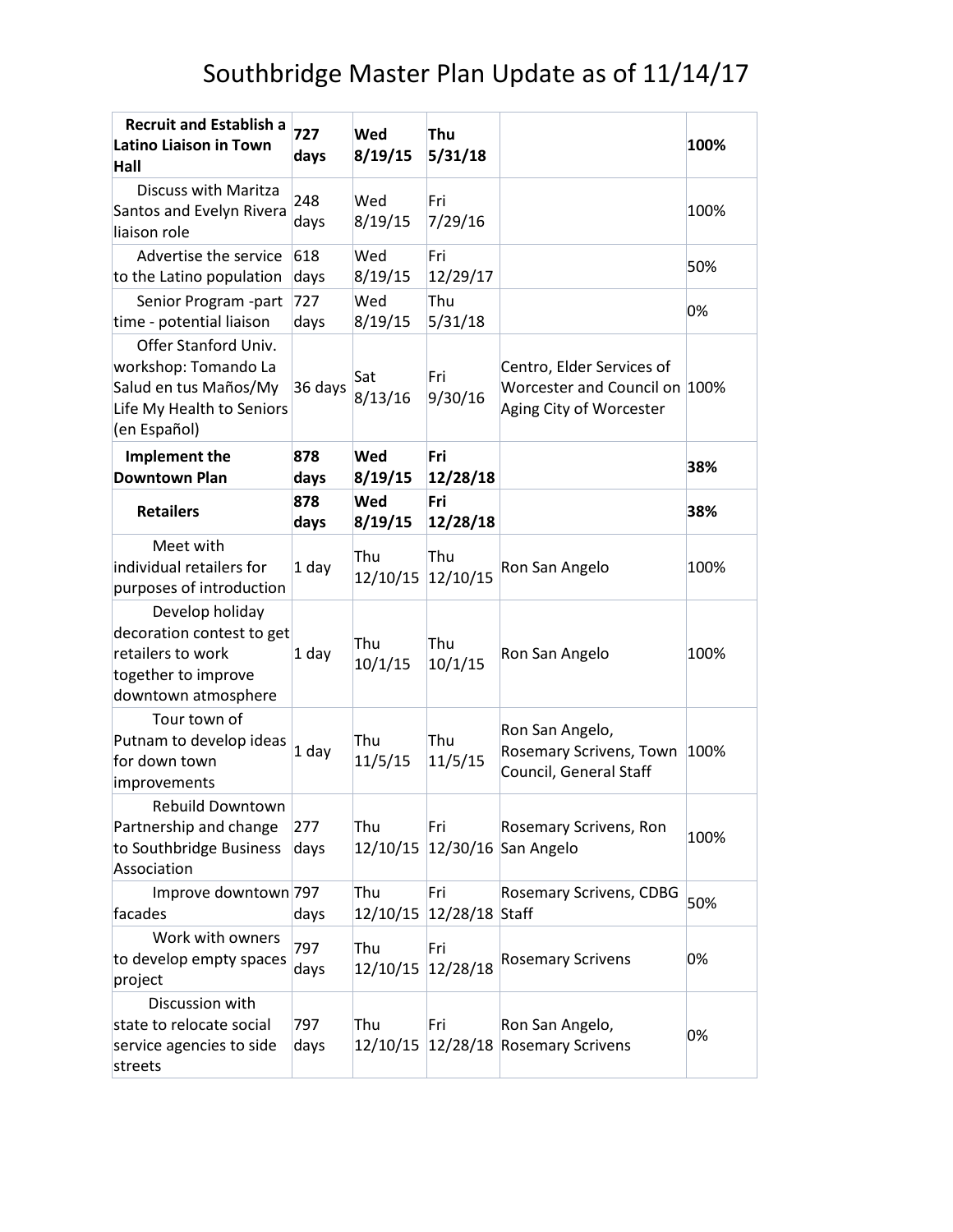| Conduct mini<br>downtown traffic study<br>/complete downtown<br>study/timeline                                                                                                     | 190<br>days | Thu<br>12/10/15       | Wed<br>8/31/16  | Heather Blakeley, Ron San<br>Angelo, Rosemary<br>Scrivens, Shane Woodson | 100% |
|------------------------------------------------------------------------------------------------------------------------------------------------------------------------------------|-------------|-----------------------|-----------------|--------------------------------------------------------------------------|------|
| <b>Economic</b><br><b>Development Plan</b>                                                                                                                                         | 618<br>days | <b>Wed</b><br>8/19/15 | Fri<br>12/29/17 |                                                                          | 38%  |
| Develop Request<br>for Proposal (RFP) to<br>create an Economic<br>Development Plan                                                                                                 | 1 day       | Wed<br>8/19/15        | Wed<br>8/19/15  | Ron San Angelo,<br><b>Rosemary Scrivens</b>                              | 100% |
| Develop contract<br>for consultant that will<br>be hired.                                                                                                                          | 9 days      | Wed<br>2/17/16        | Mon<br>2/29/16  | Ron San Angelo,<br><b>Rosemary Scrivens</b>                              | 100% |
| Hire consultant to<br>develop the plan.                                                                                                                                            | 7 days      | Mon<br>2/29/16        | Tue<br>3/8/16   | Ron San Angelo,<br><b>Rosemary Scrivens</b>                              | 100% |
| Consultant to<br>develop plan                                                                                                                                                      | 193<br>days | Tue<br>3/8/16         | Thu<br>12/1/16  | <b>RKG Associates</b>                                                    | 100% |
| Share plan and<br>discuss with stakeholders                                                                                                                                        | 22 days     | Thu<br>12/1/16        | Fri<br>12/30/16 | Ron San Angelo,<br>Rosemary Scrivens, RKG<br>Associates                  | 100% |
| <b>SBP and Town</b><br>Marketing campaign -<br><b>Active Social Media</b><br>presence and printed<br>materials for businesses,<br>developers, and<br>investors.                    | 260<br>days | Mon<br>1/2/17         | Fri<br>12/29/17 | <b>Rosemary Scrivens,</b><br><b>Southbridge Business</b><br>Partnership  | 80%  |
| Cross-<br>marketing/Coordination<br>with nearby towns and<br>businesses (OSV,<br><b>Brimfield antique</b><br>show/Southbridge Hotel,<br>and restaurants, and Art<br>Center, etc.). | 260<br>days | Mon<br>1/2/17         | Fri<br>12/29/17 | <b>Rosemary Scrivens,</b><br><b>Southbridge Business</b><br>Partnership  | 50%  |
| <b>Job Fairs with local</b><br>businesses to promote<br>internships/jobs for local 260<br>HS and QCC students.<br>(Collaborate with SBP<br>and Manufacturers)                      | days        | Mon<br>1/2/17         | Fri<br>12/29/17 | <b>Rosemary Scrivens</b>                                                 | 50%  |
| <b>Redevelop former</b><br>mill bldgs. as maker<br>space, gallery space,<br>live/work                                                                                              | 260<br>days | Mon<br>1/2/17         | Fri<br>12/29/17 | <b>Rosemary Scrivens</b>                                                 | 50%  |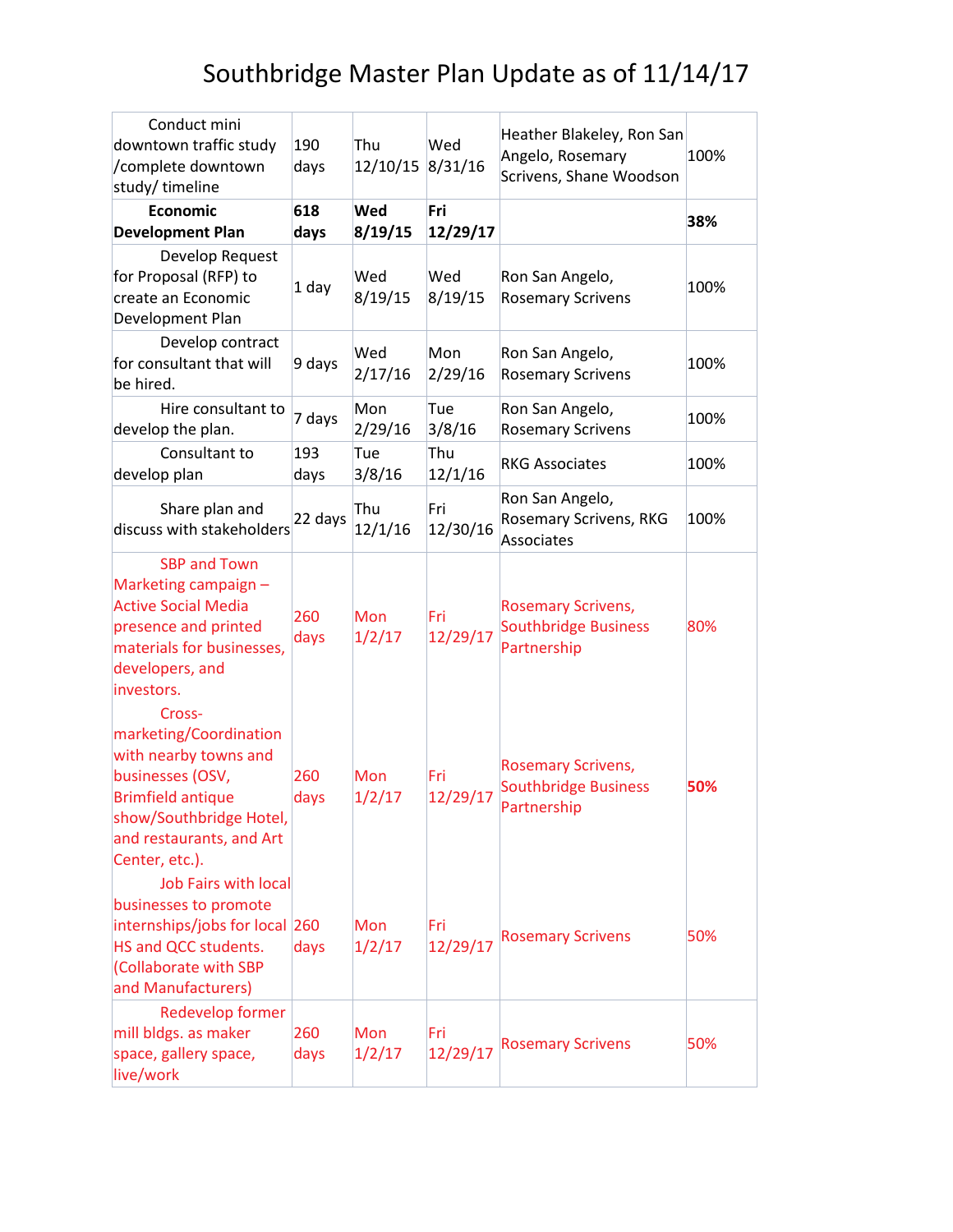| Implement<br><b>Branding Package</b>                                                                                                                                                     | 260<br>days | Mon<br>1/2/17        | Fri<br>12/29/17 | <b>Rosemary Scrivens, Ron</b><br>San Angelo                                                                                | 25%  |
|------------------------------------------------------------------------------------------------------------------------------------------------------------------------------------------|-------------|----------------------|-----------------|----------------------------------------------------------------------------------------------------------------------------|------|
| <b>Zoning Bylaw</b><br><b>Recommendations &amp;</b><br>streamlined permitting                                                                                                            | 260<br>days | Mon<br>1/2/17        | Fri<br>12/29/17 | <b>Rosemary Scrivens, Ken</b><br>Comia, Gus Steeves, Andy<br>Pelletier, Casey<br><b>Burlingame, Planning</b><br>Commission | 10%  |
| <b>Complete the Open</b><br><b>Space and Recreation</b><br>Plan                                                                                                                          | 117<br>days | Wed<br>10/21/15      | Thu<br>3/31/16  |                                                                                                                            | 100% |
| Complete Open Space 117<br>and Recreation Plan                                                                                                                                           | days        | Wed<br>10/21/15      | Thu<br>3/31/16  | Rosemary Scrivens, Steve<br>Roenfeldt                                                                                      | 100% |
| Develop a Healthy<br><b>Southbridge Campaign</b>                                                                                                                                         | 520<br>days | <b>Mon</b><br>1/4/16 | Fri<br>12/29/17 |                                                                                                                            | 71%  |
| Create a committee<br>to develop a healthy<br>campaign                                                                                                                                   | 520<br>days | <b>Mon</b><br>1/4/16 | Fri<br>12/29/17 |                                                                                                                            | 70%  |
| <b>Develop meeting</b><br>with area civic groups<br>and health groups                                                                                                                    | 520<br>days | Mon<br>1/4/16        | Fri<br>12/29/17 | Andy Pelletier, YMCA,<br><b>Harrington Hospital, Gus</b><br><b>Steeves, Steve Roenfeldt</b>                                | 70%  |
| <b>Create New Events</b>                                                                                                                                                                 | 260<br>days | Mon<br>1/4/16        | Fri<br>12/30/16 |                                                                                                                            | 30%  |
| To create sustainable<br>programming that<br>increases awareness of<br>domestic/sexual<br>violence and provides<br>education regarding<br>prevention to the<br>Southbridge<br>Community. | 323<br>days | <b>Wed</b><br>2/3/16 | Sat<br>4/29/17  | <b>New Hope Inc</b>                                                                                                        | 73%  |
| Hire prevention<br>educator/organizer                                                                                                                                                    | 22 days     | Fri<br>3/11/16       | Mon<br>4/11/16  | Marcia Szymanski                                                                                                           | 100% |
| Look for office<br>space for staff to<br>increase New Hope<br>presence                                                                                                                   | 58 days     | Fri<br>3/11/16       | Tue<br>5/31/16  | Marcia Szymanski                                                                                                           | 100% |
| Develop a list of<br>community agencies and 58 days<br>key community leaders                                                                                                             |             | Fri<br>3/11/16       | Tue<br>5/31/16  | Marcia Szymanski                                                                                                           | 100% |
| Begin to make<br>connections with<br>identified persons from<br>above activity.                                                                                                          | 58 days     | Fri<br>3/11/16       | Tue<br>5/31/16  | Marcia Szymanski                                                                                                           | 100% |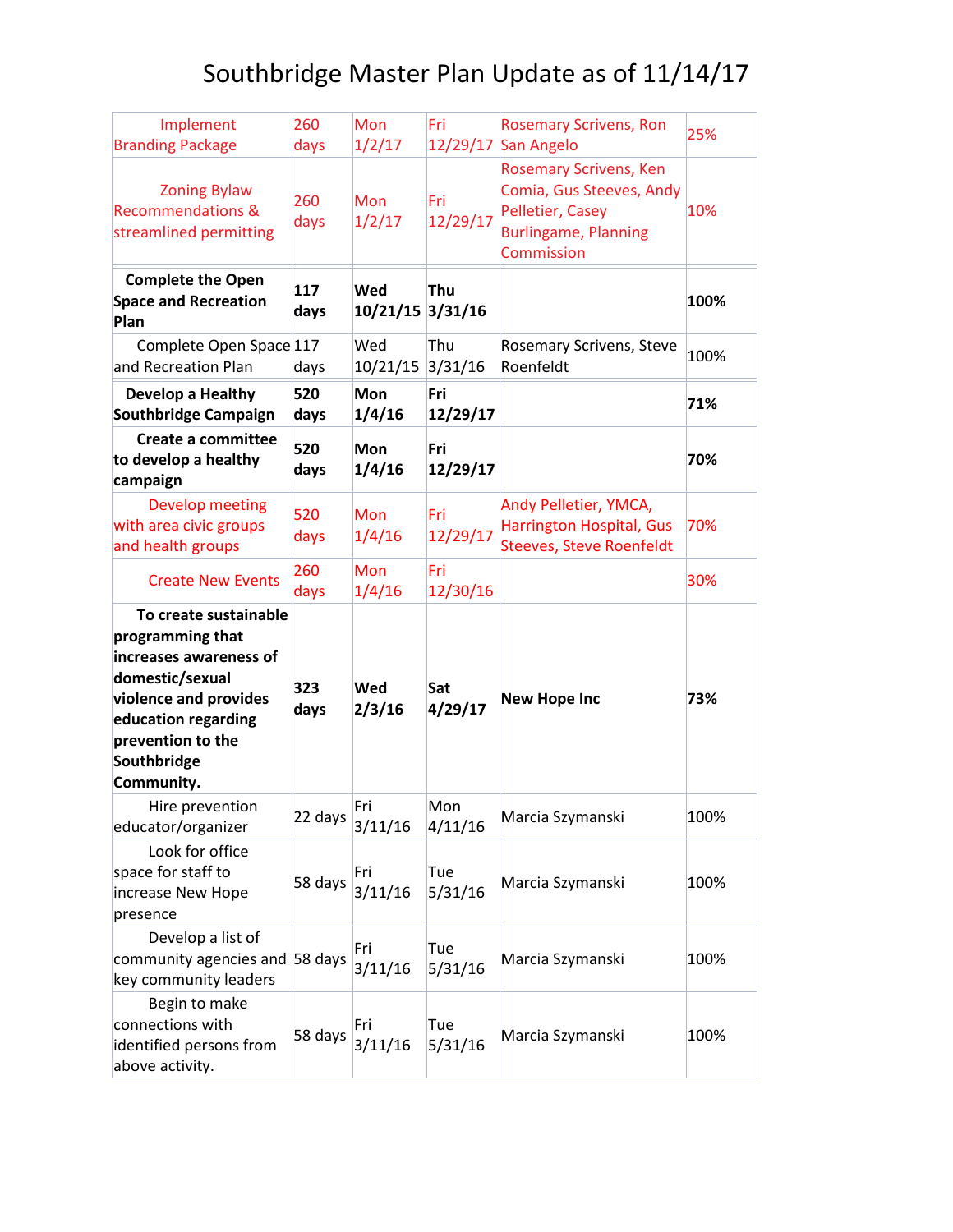| Research education<br>and organize materials<br>suitable for specific<br>populations                                                                                      | 124<br>days | Fri<br>3/11/16     | Wed<br>8/31/16  | Marcia Szymanski                                                                                     | 100% |
|---------------------------------------------------------------------------------------------------------------------------------------------------------------------------|-------------|--------------------|-----------------|------------------------------------------------------------------------------------------------------|------|
| Develop<br>implementation plan                                                                                                                                            | 212<br>days | Fri<br>3/11/16     | Sat<br>12/31/16 | Marcia Szymanski                                                                                     | 100% |
| Present exhibit of<br>Clothesline Project**<br>during April - sexual<br>assault violence<br>awareness month in<br>conjunction with New<br>Hope and Pathways for<br>change |             | 22 days Fri 4/1/16 | Sat<br>4/30/16  | New Hope                                                                                             | 100% |
| Present panel<br>discussion with<br>representatives from<br>area agencies on sexual<br>assault.                                                                           | 57 days     | Wed<br>2/3/16      | Thu<br>4/21/16  | New Hope and Pathways<br>for Change                                                                  | 100% |
| Meet with New<br>Hope director to discuss<br>areas of mutual interest                                                                                                     | 1 day       | Tue<br>4/12/16     | Tue<br>4/12/16  | <b>Margaret Morrissey</b>                                                                            | 100% |
| <b>Hold Community</b><br>Roundtables - 432<br>people reached                                                                                                              | 270<br>days | Tue<br>4/19/16     | Sat<br>4/29/17  | Marcia Szymanski                                                                                     | 100% |
| Tabling Events -<br>1098 People reached                                                                                                                                   | 1 day       | Tue<br>4/19/16     | Tue<br>4/19/16  | Marcia Szymanski                                                                                     | 100% |
| Educational<br>Programming: - Healthy<br>Relationships/Bullying<br>with Youth. 2291 people<br>reached                                                                     | $1$ day     | Tue<br>4/19/16     | Tue<br>4/19/16  | Marcia Szymanski                                                                                     | 100% |
| Adult<br>Training/Presentations-<br>145 people reached                                                                                                                    | 1 day       | Tue<br>4/19/16     | Tue<br>4/19/16  | Marcia Szymanski                                                                                     | 100% |
| Beautify, clean up and<br>increase safety in the<br>neighborhoods                                                                                                         | 893<br>days | Wed<br>4/1/15      | Fri<br>8/31/18  |                                                                                                      | 60%  |
| Develop Blight By-law<br>to clean up the town                                                                                                                             | 98 days     | Thu<br>10/15/15    | Mon<br>2/29/16  | Nick Tortis, Ron San<br>Angelo, Wil Cournoyer,<br>Rosemary Scrivens, Andy<br>Pelletier, Town Council | 100% |
| 2016 Community<br>Cleanup Day                                                                                                                                             | 1 day       | Thu<br>4/30/15     | Thu<br>4/30/15  | Andy Pelletier, Erik<br>Jacobson                                                                     | 100% |
| 2017 Community<br>Cleanup day                                                                                                                                             | 1 day       | Sat<br>5/21/16     | Sat<br>5/21/16  | Andy Pelletier, Center of<br>Hope                                                                    | 100% |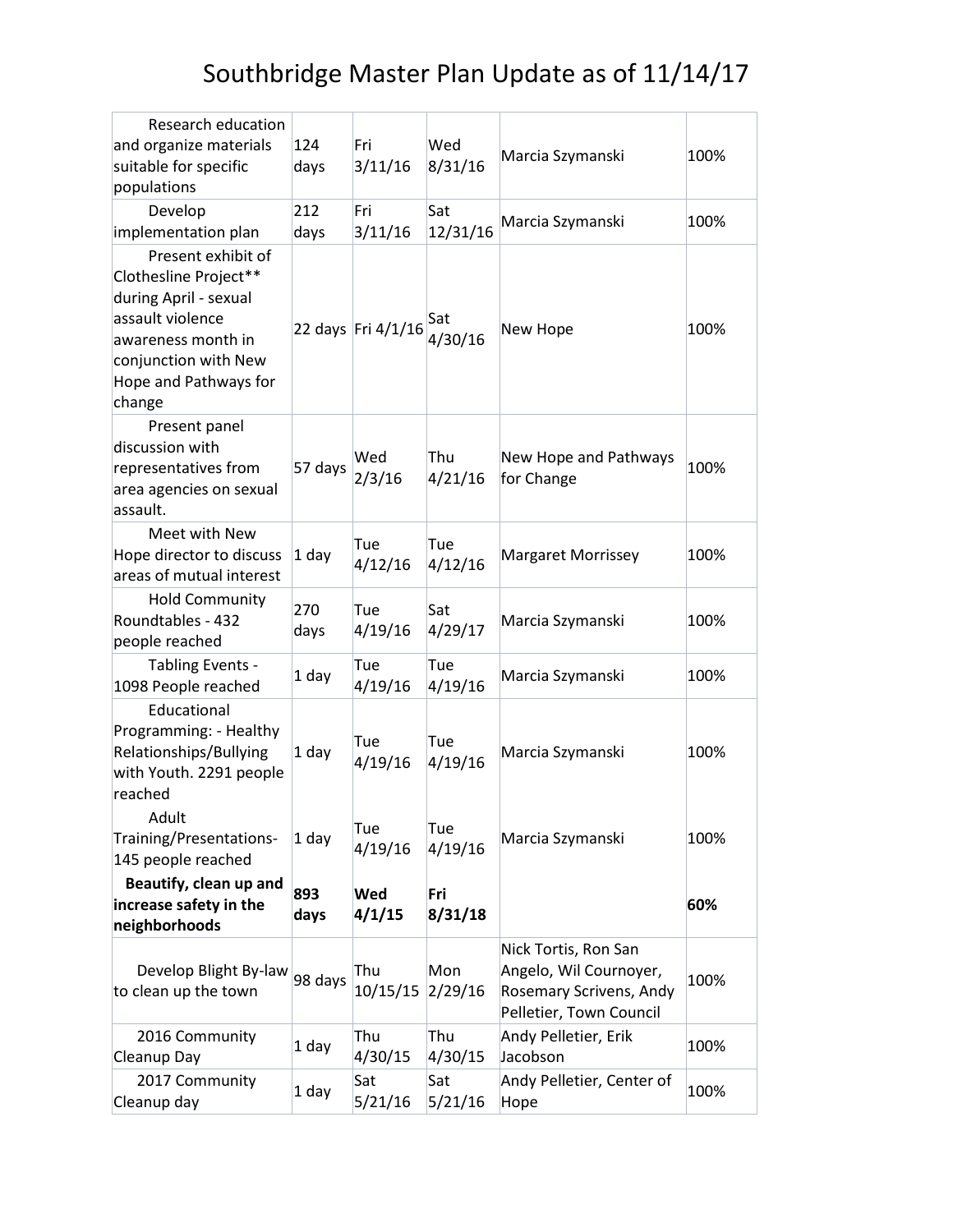| <b>Explore with Police</b><br>Chief more community<br>policing                                                           | 186<br>days | Thu<br>10/15/15 6/30/16 | Thu             | Ron San Angelo, Shane<br>Woodson                                                                                 | 100% |
|--------------------------------------------------------------------------------------------------------------------------|-------------|-------------------------|-----------------|------------------------------------------------------------------------------------------------------------------|------|
| Adopt-A-Park<br>Program - Identify and<br>work with businesses to<br>adopt town parks.                                   | 317<br>days | Thu                     | Fri             | <b>Ron San Angelo, Steve</b><br>10/15/15 12/30/16 Roenfeldt                                                      | 100% |
| Develop Adopt-A-<br>Park Plan                                                                                            | 17 days     | Wed<br>2/17/16          | Thu<br>3/10/16  | Steve Roenfeldt                                                                                                  | 100% |
| Develop press<br>release and email plan to 7 days<br>businesses                                                          |             | Thu<br>3/10/16          | Fri<br>3/18/16  | <b>Steve Roenfeldt</b>                                                                                           | 100% |
| Meet with<br>businesses and<br>organizations                                                                             | 31 days     | Fri<br>3/18/16          | Fri<br>4/29/16  | <b>Steve Roenfeldt</b>                                                                                           | 100% |
| Work with<br>organizations and Town<br>Council to improve parks                                                          | 121<br>days | Mon<br>2/15/16          | Sun<br>7/31/16  | Bay Path Technical High<br>School, Steve Roenfeldt                                                               | 100% |
| <b>Work with Building</b><br><b>Commissioner and</b><br><b>Health Director to clean</b><br>up or tear down<br>properties | 577<br>days | Thu                     | Fri             | <b>Andy Pelletier, Nick</b><br>Tortis, Ron Plouffe,<br>10/15/15 12/29/17 Distressed Property<br><b>Committee</b> | 57%  |
| Heather & Ron to<br>send email regarding<br>what sheriff's prisoners<br>will do & when / discuss<br>& memorialize        |             | 65 days Fri 1/1/16      | Thu<br>3/31/16  | Heather Blakeley, Ron San 100%<br>Angelo                                                                         |      |
| List of buildings<br>demolished and those<br>that are scheduled for<br>demolition/distressed<br>and/or vacant            | 893<br>days | <b>Wed</b><br>4/1/15    | Fri<br>8/31/18  | <b>Nick Tortis, Andy</b><br><b>Pelletier, Distressed</b><br><b>Property Committee</b>                            | 52%  |
| 417 Durfee Street -<br>Demolished by owner.                                                                              | 7 days      | Sun<br>5/24/15          | Mon<br>6/1/15   | Nick Tortis, Andy Pelletier,<br><b>Distressed Property</b><br>Committee                                          | 100% |
| 53 Worcester Street<br>Demolished by town                                                                                | 44 days     | Wed<br>7/1/15           | Mon<br>8/31/15  | Nick Tortis, Distressed<br><b>Property Committee</b>                                                             | 100% |
| 10 Wardwell Court -<br>Demolished by town                                                                                | 3 days      | Wed<br>4/1/15           | Fri 4/3/15      | Nick Tortis, Distressed<br><b>Property Committee</b>                                                             | 100% |
| 28 Foster Street-<br>Demolished by town                                                                                  | 36 days     | Mon<br>10/12/15         | Mon<br>11/30/15 | Nick Tortis, Distressed<br><b>Property Committee</b>                                                             | 100% |
| 856 Eastford Road-<br>Demolish by town                                                                                   | 32 days     | Mon<br>4/18/16          | Tue<br>5/31/16  | Nick Tortis, Distressed<br><b>Property Committee</b>                                                             | 100% |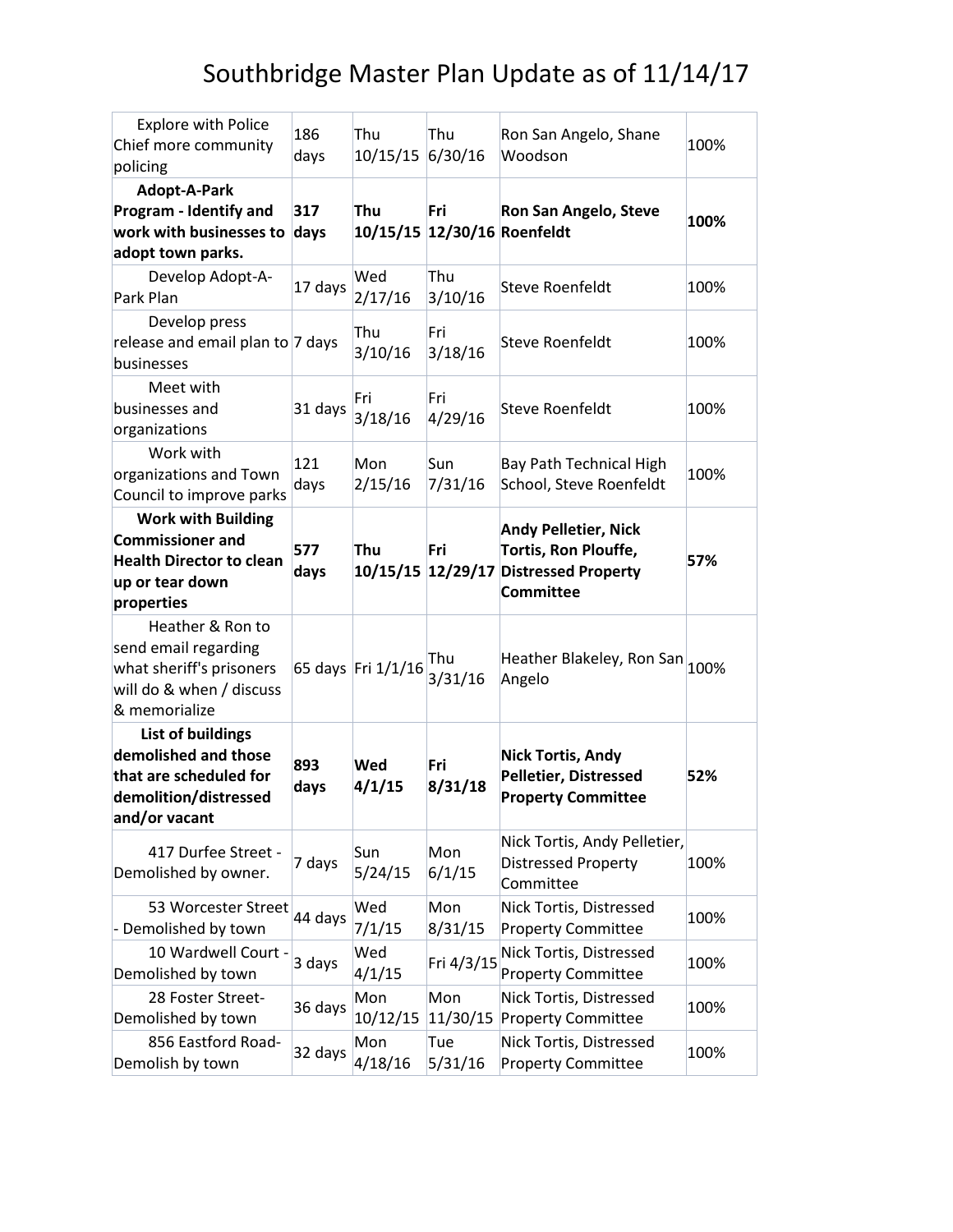| 19 Mill Street -<br>Demolish by town                                     | 32 days        | Mon<br>4/18/16  | Tue<br>5/31/16  | Nick Tortis, Distressed<br><b>Property Committee</b>                                               | 100% |
|--------------------------------------------------------------------------|----------------|-----------------|-----------------|----------------------------------------------------------------------------------------------------|------|
| 56 Dennison Lane -<br>Demolish by town                                   | 32 days        | Mon<br>4/18/16  | Tue<br>5/31/16  | Nick Tortis, Distressed<br><b>Property Committee</b>                                               | 100% |
| 784 Main Street -<br>Demolish by town                                    | 329.95<br>days | Mon<br>4/18/16  | Mon<br>7/31/17  | <b>Distressed Property</b><br>Committee                                                            | 53%  |
| <b>Distressed Property</b><br>Committee to identify<br>next 5 properties | 391<br>days    | Fri 7/1/16      | Fri<br>12/29/17 | Andy Pelletier, Distressed<br>Property Committee, New<br><b>Assistant Building</b><br>Commissioner | 60%  |
| 417 Durfee Street -<br>Demolished by owner                               | 7 days         | Sun<br>5/24/15  | Mon<br>6/1/15   | Andy Pelletier, Distressed<br>Property Committee, Nick 100%<br>Tortis                              |      |
| 53 Worcester Street<br>- Demolished by town                              | 44 days        | Wed<br>7/1/15   | Mon<br>8/31/15  | Andy Pelletier, Distressed<br>Property Committee, Nick 100%<br>Tortis                              |      |
| 10 Wardwell Court -<br>Demolished by town                                | 3 days         | Wed<br>4/1/15   |                 | Andy Pelletier, Distressed<br>Fri 4/3/15 Property Committee, Nick 100%<br><b>Tortis</b>            |      |
| 28 Foster Street -<br>Demolished by town                                 | 36 days        | Mon<br>10/12/15 | Mon<br>11/30/15 | Andy Pelletier, Distressed<br>Property Committee, Nick 100%<br>Tortis                              |      |
| 856 Eastford Road -<br>Demolished by Town                                | 32 days        | Mon<br>4/18/16  | Tue<br>5/31/16  | Andy Pelletier, Distressed<br>Property Committee, Nick 100%<br>Tortis                              |      |
| 19 Mill Street -<br>Demolished by town                                   | 32 days        | Mon<br>4/18/16  | Tue<br>5/31/16  | Andy Pelletier, Distressed<br>Property Committee, Nick 100%<br>Tortis                              |      |
| 56 Dennison Lane -<br>Demolished by owner                                | 32 days        | Mon<br>4/18/16  | Tue<br>5/31/16  | Andy Pelletier, Distressed<br>Property Committee, Nick 100%<br><b>Tortis</b>                       |      |
| 784 Main Street -<br>Demolished by town                                  | 494<br>days    | Thu<br>10/15/15 | Tue<br>9/5/17   | Andy Pelletier, Distressed<br>Property Committee, Nick 100%<br><b>Tortis</b>                       |      |
| 215 Morris Street -<br><b>Under Court Order</b>                          | 24 days        | Tue<br>8/1/17   | Fri 9/1/17      | Andy Pelletier, Distressed<br><b>Property Committee,</b>                                           | 100% |
| 66 Central Street -                                                      | 239<br>days    | Fri 9/1/17      | Wed<br>8/1/18   | Andy Pelletier, Distressed<br><b>Property Committee,</b>                                           | 20%  |
| 58 Pine Street -<br><b>Bank claims they will</b><br>take it down         | 261<br>days    | Thu<br>3/2/17   | Thu<br>3/1/18   | Andy Pelletier, Distressed<br><b>Property Committee,</b>                                           | 20%  |
| 9 Rose Street -<br>Order on owner to take<br>down.                       | 347<br>days    | Wed<br>3/1/17   | Thu<br>6/28/18  | Andy Pelletier, Distressed<br><b>Property Committee,</b>                                           | 20%  |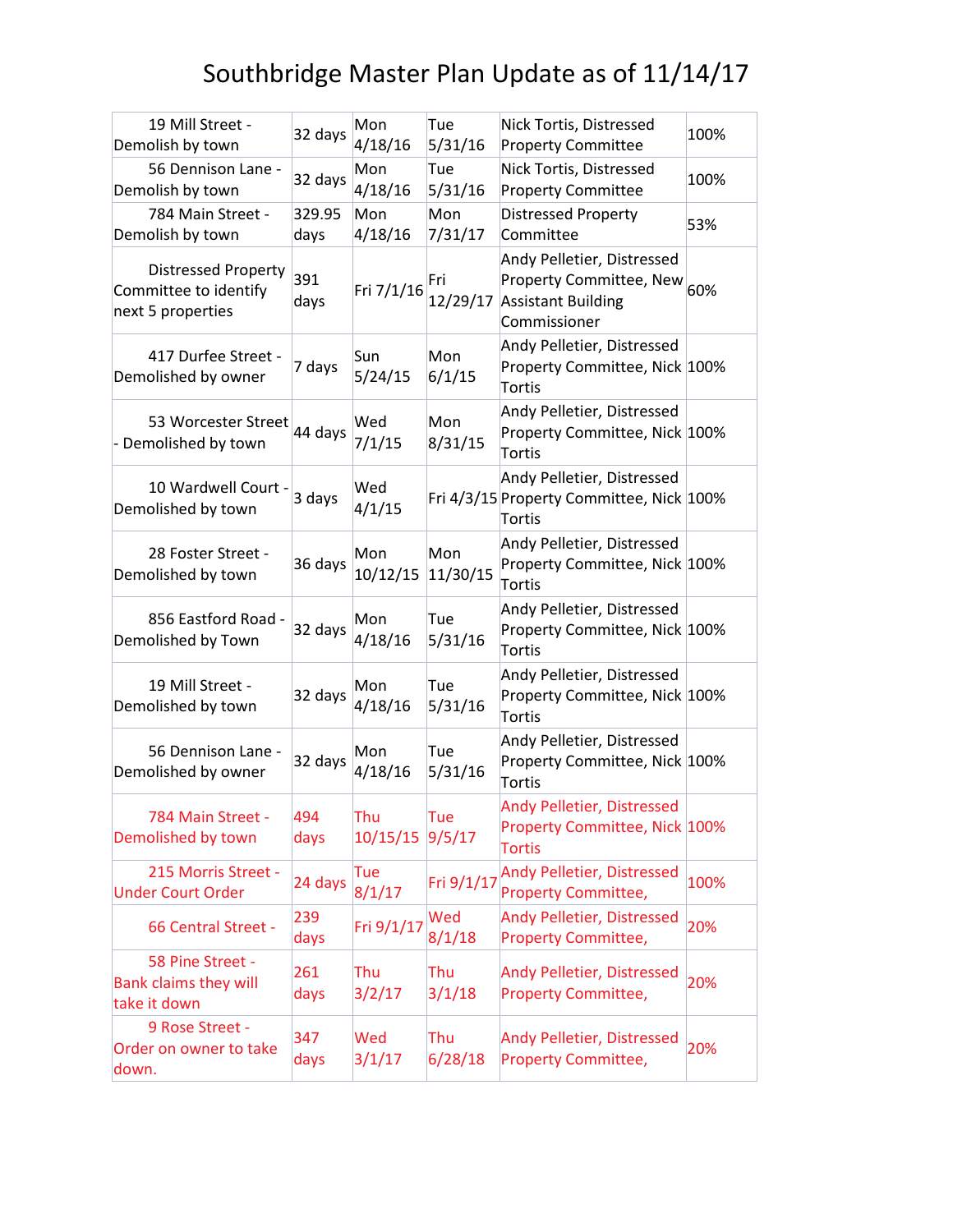| Develop unique<br>features and promote<br>these to make<br>Southbridge a<br>destination                                                                        | 566<br>days | Fri<br>10/30/15 12/29/17 | Fri             |                                                                                                                                                        | 42%  |
|----------------------------------------------------------------------------------------------------------------------------------------------------------------|-------------|--------------------------|-----------------|--------------------------------------------------------------------------------------------------------------------------------------------------------|------|
| <b>Rails and Trails</b><br>Brochure                                                                                                                            | 566<br>days | Fri<br>10/30/15          | Fri<br>12/29/17 | Steve Roenfeldt,<br><b>Conservation Commission</b>                                                                                                     | 50%  |
| Continue work to<br>complete trails                                                                                                                            | 566<br>days | Fri                      | Fri             | Conservation<br>Commission, Heather<br>Blakeley, Ron San Angelo,<br>10/30/15 12/29/17 Rosemary Scrivens, Steve<br>Roenfeldt, Trails<br>Committee, YMCA | 40%  |
| <b>Address racism and</b><br>embrace multi-ethic<br>heritage                                                                                                   | 425<br>days | Mon<br>11/16/15 7/1/17   | Sat             |                                                                                                                                                        | 100% |
| Develop program to<br>teach English to the<br>Latino population as a<br>second language.<br>Literacy volunteers at the<br>library                              | 296<br>days | Mon<br>11/16/15          | Sat<br>12/31/16 | Ron San Angelo, Michael<br>Montigny, Severina Rios,<br>Margaret Morrissey                                                                              | 100% |
| Town Manager to<br>meet with various<br>diversified individuals of<br>the Latino Community                                                                     | 84 days     | Thu<br>4/28/16           | Tue<br>8/23/16  | Esteban Carrasco, Miguel<br>Estrada, Community<br>Organization                                                                                         | 100% |
| Offer free classes by<br>(town-supported)<br>Literacy Volunteers of<br>South Central MA<br>(LVSCM) English as a<br>Second Language classes<br>to the community | 76 days     | Mon<br>9/19/16           | Sat<br>12/31/16 | Holly Christo (LVS<br>Director), Margaret<br>Morrissey                                                                                                 | 100% |
| Spoke to meeting of<br>all Middle School and<br>High School Students to<br>discuss diversity                                                                   | 1 day       | Fri<br>1/13/17           | Fri<br>1/13/17  | Esteban Carrasco, Ron<br>San Angelo                                                                                                                    | 100% |
| <b>Held Community</b><br>Meeting to discuss<br>Diversity at the old High<br>School                                                                             | 1 day       | Thu<br>2/23/17           | Thu<br>2/23/17  | Ron San Angelo, Councilor<br>Estrada, Esteban Carrasco                                                                                                 | 100% |
| <b>Work with Councilor</b><br><b>Estrada to implement</b><br>Latino parade                                                                                     | 126<br>days | Mon<br>1/2/17            | Sat<br>6/24/17  | Mark DiFronzo, Shane<br>Woodson, Michael<br><b>Estrada</b>                                                                                             | 100% |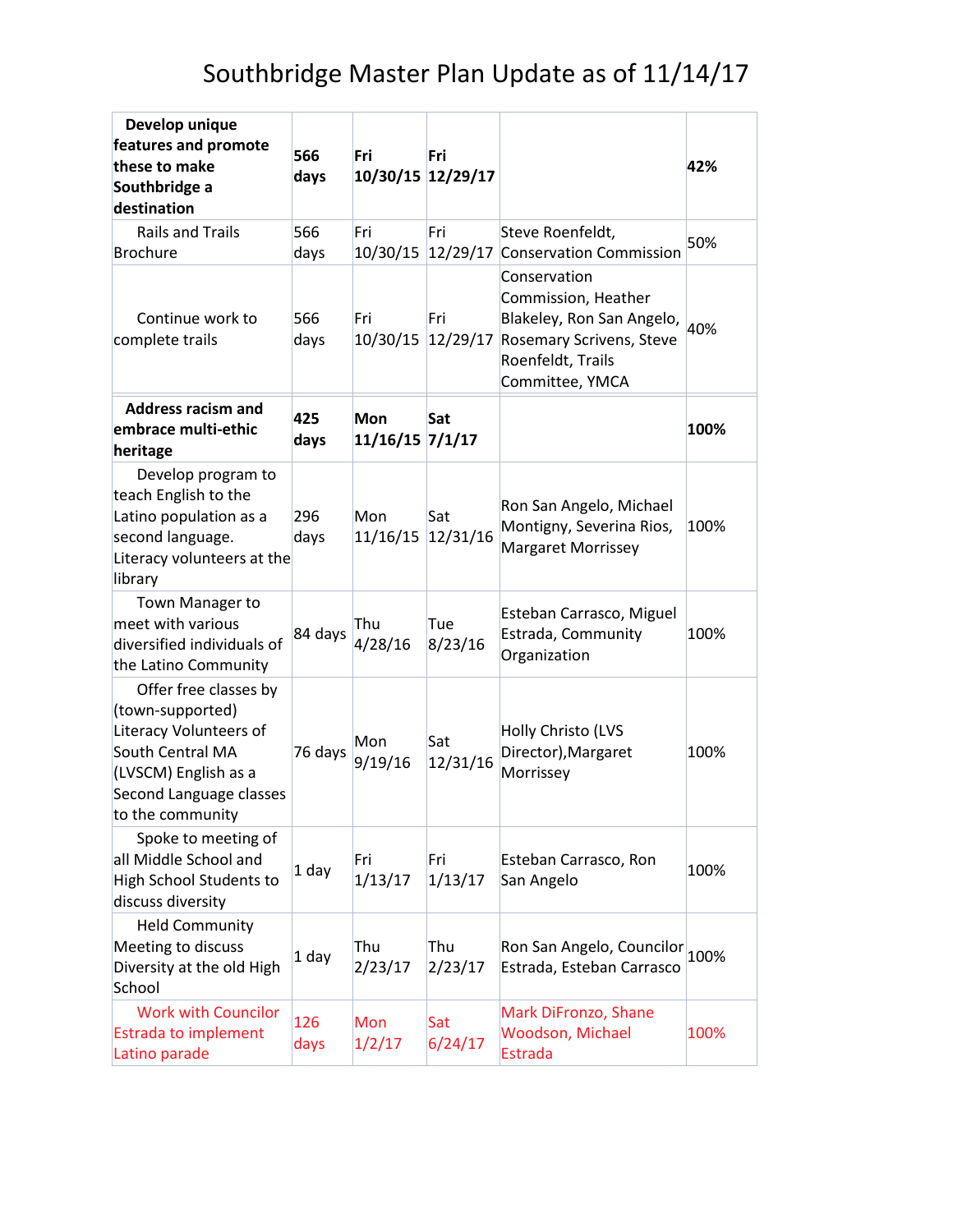| <b>Implement Latino Day</b><br>Parade and March with<br>participants.                                                                          |             | 42 days Fri 5/5/17       | Sat<br>7/1/17            | Miguel Estrada, Ron San<br>Angelo                                                                                                   | 100% |
|------------------------------------------------------------------------------------------------------------------------------------------------|-------------|--------------------------|--------------------------|-------------------------------------------------------------------------------------------------------------------------------------|------|
| Increase awareness<br>regarding the need to<br>plan for a sustainable<br>future                                                                | 317<br>days | Thu<br>10/15/15 12/30/16 | Fri                      |                                                                                                                                     | 100% |
| Develop public access<br>show Celebrating<br>Southbridge to educate<br>citizens about positive<br>government and social<br>activities in town. | 1 day       | Thu<br>10/15/15 10/15/15 | Thu                      | Ron San Angelo                                                                                                                      | 100% |
| Work with the YMCA<br>and Library to increase<br>events for Children                                                                           | 1 day       | Fri<br>12/30/16 12/30/16 | Fri                      | YMCA, Cops and Kids                                                                                                                 | 100% |
| <b>Green Communities</b><br>program                                                                                                            | 522<br>days | Fri                      | <b>Mon</b>               | <b>CDBG Staff, Rosemary</b><br><b>Scrivens, Regional</b><br>12/30/16 12/31/18 Planning Agency, Gus<br><b>Steeves, Karen Harnois</b> | 21%  |
| Meet with CMRPC to<br>discuss planning process                                                                                                 | 1 day       | Thu<br>3/10/16           | Thu<br>3/10/16           | Karen Harnois, Ron San<br>Angelo, Rosemary<br>Scrivens                                                                              | 100% |
| <b>CMRPC to develop</b><br>information to help<br>Southbridge apply for<br>the program                                                         | 168<br>days | Thu<br>3/10/16           | Mon<br>10/31/16 Scrivens | <b>CMPRC, Rosemary</b>                                                                                                              | 100% |
| Develop Energy<br>Savings Plan                                                                                                                 | 168<br>days | Thu<br>3/10/16           | Mon<br>10/31/16          | <b>Department Heads</b>                                                                                                             | 100% |
| Complete application<br>and become a Green<br>Community                                                                                        | 87 days     | Mon<br>10/31/16 2/28/17  | Tue                      | <b>Department Heads</b>                                                                                                             | 100% |
| <b>Grant Awarded</b><br>\$206,130                                                                                                              | 1 day       | Thu<br>2/2/17            | Thu<br>2/2/17            | Heather Blakeley, Ron San<br>Angelo, Rosemary<br><b>Scrivens</b>                                                                    | 100% |
| Install gas lines to<br><b>Town Hall</b>                                                                                                       | 176<br>days | Thu<br>3/30/17           | Thu<br>11/30/17          | <b>Heather Blakeley</b>                                                                                                             | 30%  |
| Update current oil<br>furnaces to two gas fired<br>furnaces                                                                                    | 283<br>days | Thu<br>3/30/17           | Mon<br>4/30/18           | <b>Heather Blakeley</b>                                                                                                             | 0%   |
| New Controls in each<br>room                                                                                                                   | 1 day       | Wed<br>2/15/17           | Wed<br>2/15/17           | <b>Heather Blakeley</b>                                                                                                             | 0%   |
| <b>Scoping Study Report</b><br>for Cole Ave - Energy<br>efficiency                                                                             | 31 days     | Thu<br>6/1/17            | Thu<br>7/13/17           | <b>Heather Blakeley</b>                                                                                                             | 100% |